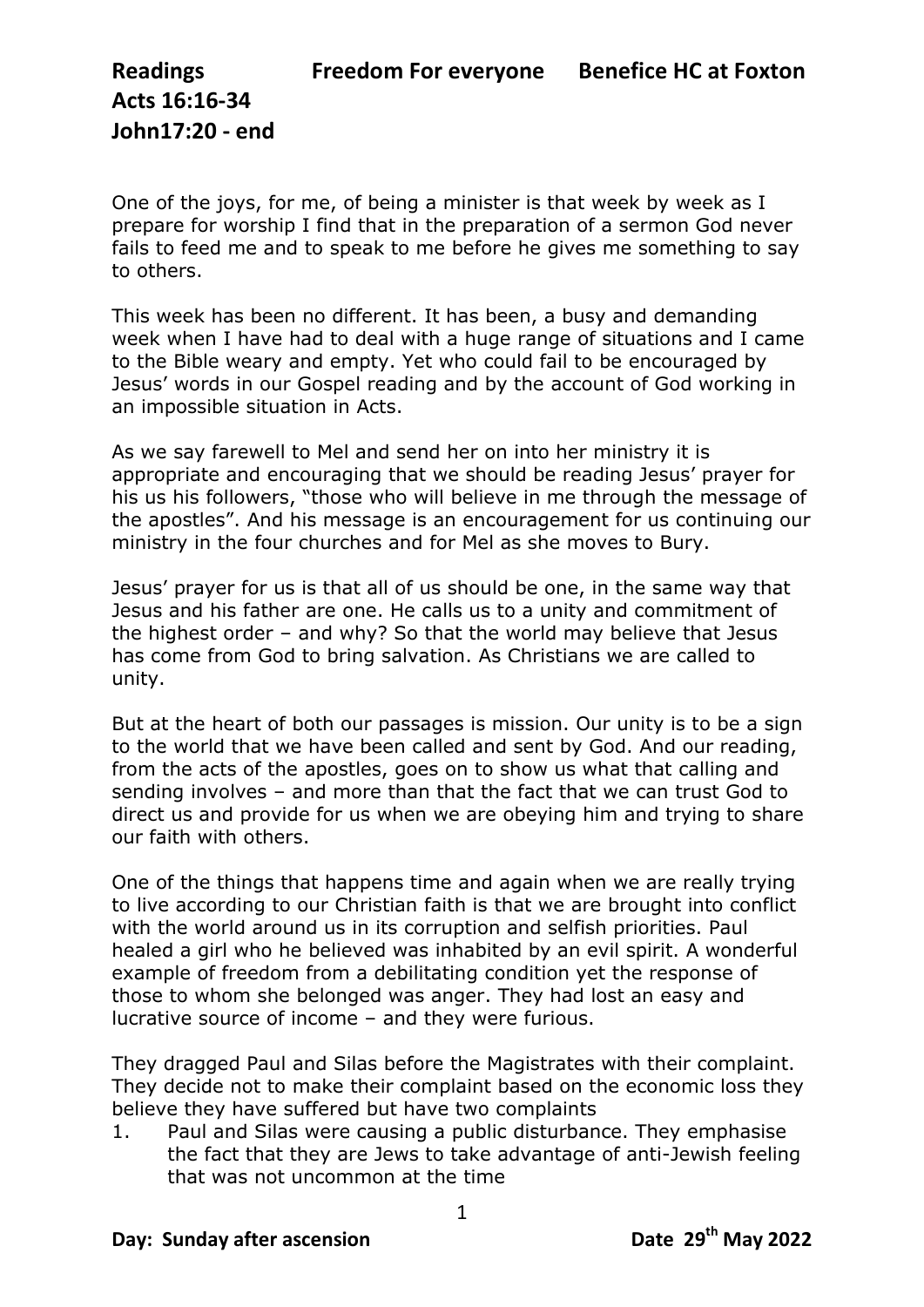## **Readings Freedom For everyone Benefice HC at Foxton Acts 16:16-34 John17:20 - end**

2. Paul and Silas were advocating non Roman customs. They saw proclamation of the Gospel as anti-Roman. Roman citizens were not supposed to practice foreign cults

The magistrates simply assumed the guilt of the missionaries they didn't enquire as to their citizenship but assuming they were Jews took advantage of the anti-Jewish feeling of the crowd to administer summary justice. They probably only intended to keep them over night and then send them packing. They had Paul and Silas severely beaten and told the jailer to guard them carefully so he put them in stocks.

Paul and Silas got no sleep that night. They were in pain and confined in an uncomfortable position. I have been wondering what my response would be in this situation. I suspect I would be feeling very sorry for myself and not a little angry and resentful. However Paul and Silas, in the midst of their suffering showed their trust in God and their joy in discipleship by praying and singing their praises to him. This is a striking example of the Christian ideal of "joy amid suffering" mentioned by Paul, Peter and James in their letters

God's response is immediate and unmistakable. There is an earthquake that shakes the building where they are imprisoned. The impact of the tremors flings the doors open and breaks the shackles from the walls where the missionaries were chained. Paul's response is astonishing. He made no attempt to escape. This part of Acts shows us time and again how Paul was working in partnership with God. He came to Philippi in response to a vision that he believed meant God wanted him to come and preach the gospel there and at every turn we see him showing that he was looking to God for guidance for the next step. It would have been natural and human to simply run but Paul seems to sense that this is not what God wants to do here. He has a different purpose. So Paul simply waits and when the distressed Jailer, thinking he will be severely punished for the prisoners' escape attempts suicide Paul calls out to reassure him.

The jailer rushes in with lights and bringing Paul and Silas out of their cell falls trembling before them asking, "Sirs, what must I do to be saved?" It may have been the earthquake that convinced him of the power of the God that these people served, but I think that Paul and Silas's behaviour had much to do with that as well. He could see that these men were different. God was working to release them but he wanted to release the jailer from a different sort of captivity and so the Jailer seems to have come face to face with his own sin and asked for help

Their message is simple but it is the heart of the Gospel message, "Believe in the Lord Jesus and you will be saved." It shows the need